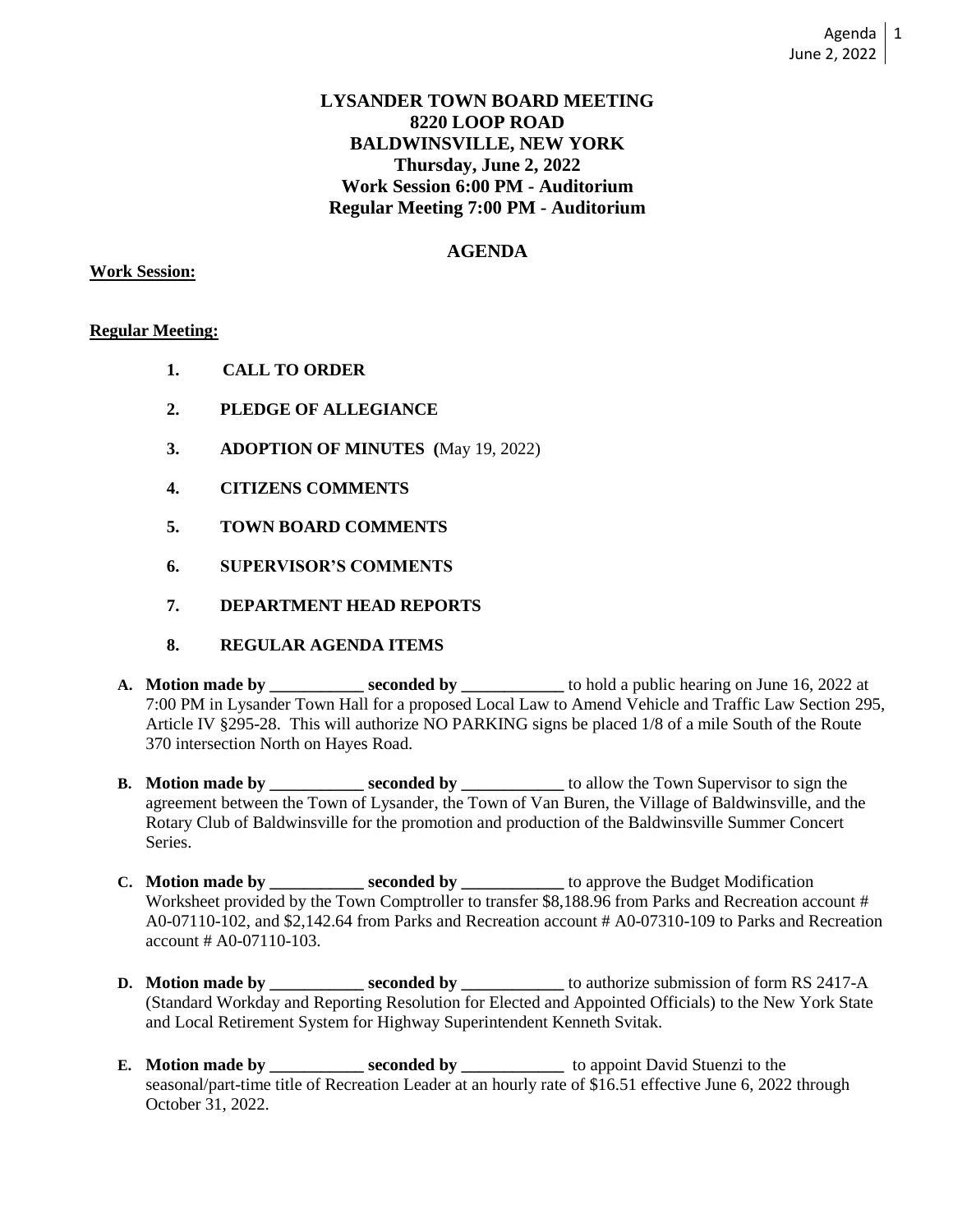Agenda June 2, 2022 2

- **9. EXECUTIVE SESSION (if needed)**
- **10. ADJOURNMENT**